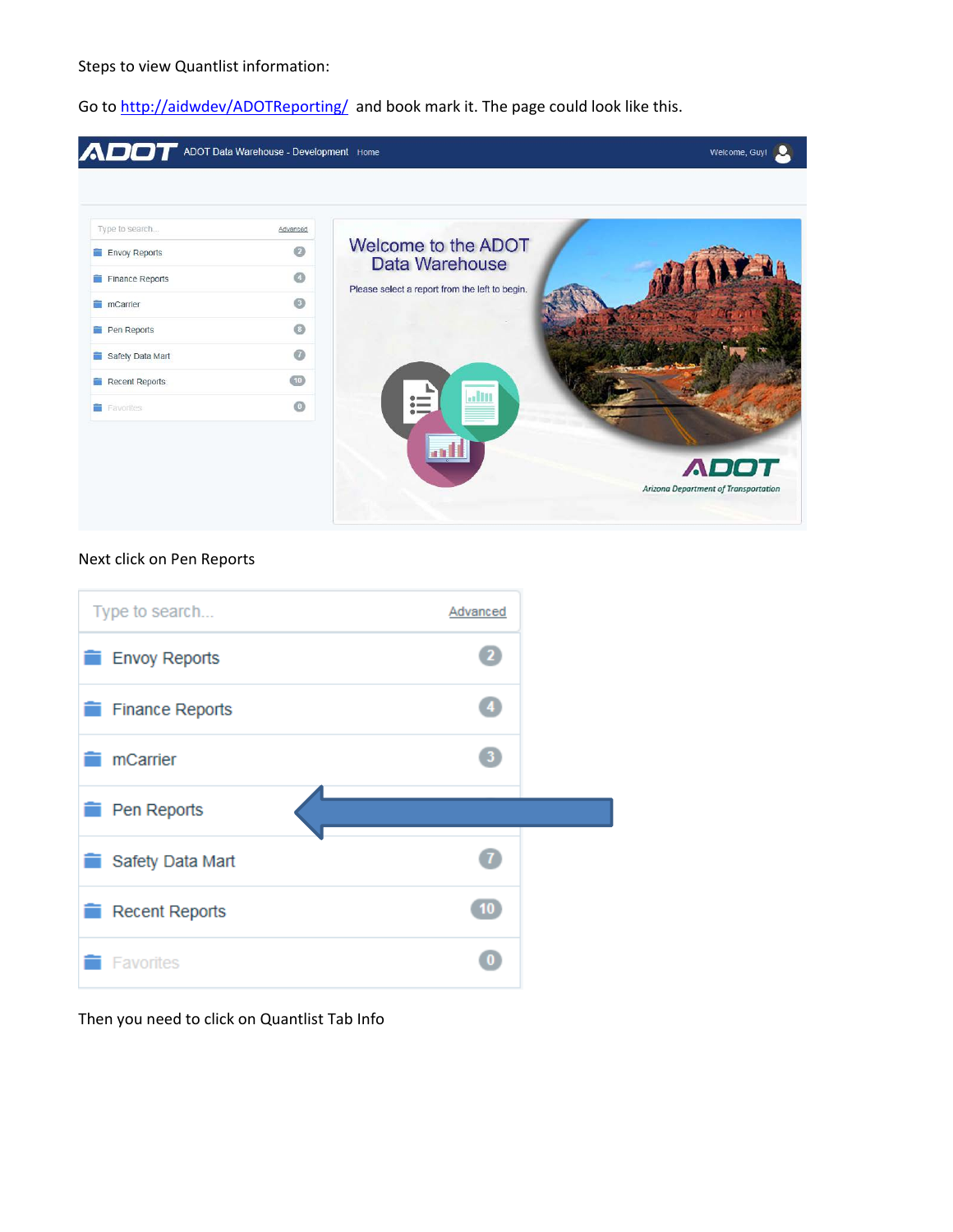

Under Quantlist Tab Info you have serval reports that can be run.

- [Unsubmitted Quantlist by Division by inspector](#page-2-0)
- [Quantlist by Date](#page-4-0)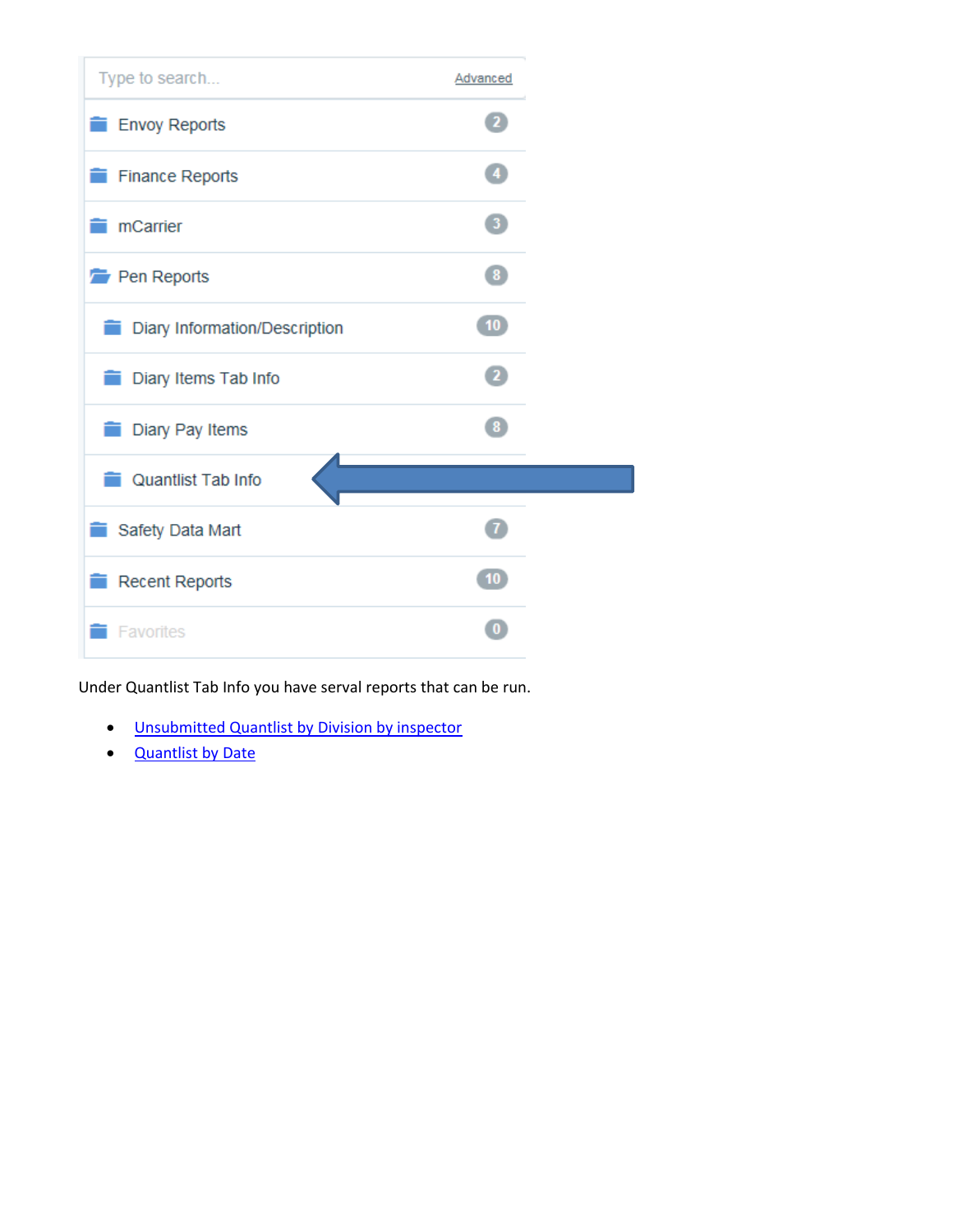<span id="page-2-0"></span>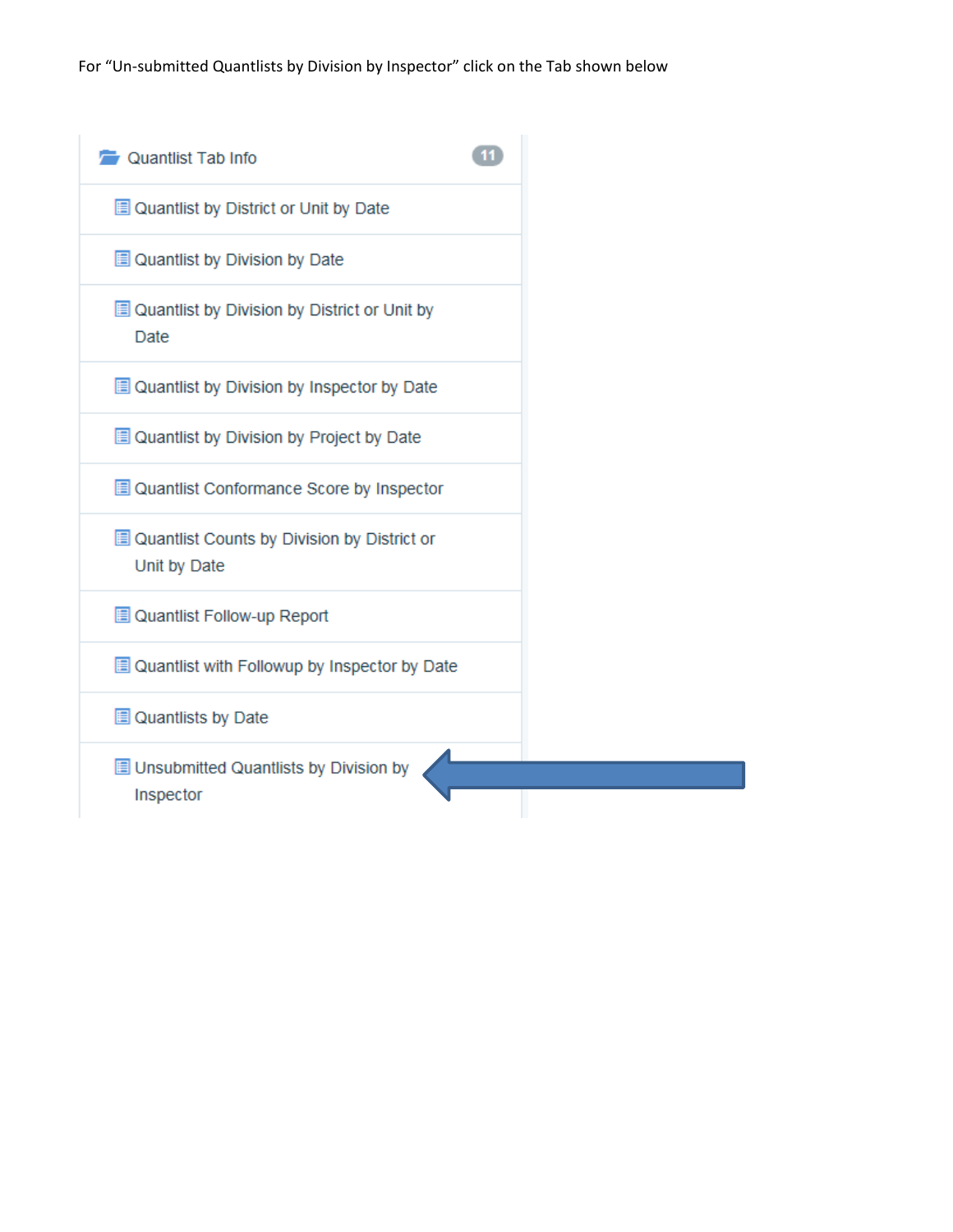## The page will now have this off to the right.

| <b>Unsubmitted Quantlists by Division by Inspector</b> |                         |
|--------------------------------------------------------|-------------------------|
| <b>Date Range</b>                                      |                         |
| Start Date (No Date = earliest available date)         |                         |
| mm/dd/yyyy                                             |                         |
| End Date (No Date = Today's date)                      |                         |
| mm/dd/yyyy                                             |                         |
|                                                        |                         |
| <b>Division</b> , Inspector                            |                         |
| Quantlist Division*                                    | 2.                      |
| Select an Option                                       | $\overline{\mathbf{v}}$ |
| Inspector Name *                                       |                         |
| Select Some Options                                    |                         |
|                                                        |                         |
| <b>Report Output</b>                                   |                         |
| Output Report As*                                      |                         |
| <b>PDF</b>                                             | ▼                       |
|                                                        |                         |

What needs to be filled out is the following:

- 1. In "Date Range" the "Start Date"
- 2. In "Division, Inspector" Click on the "Drop Down Arrow" and select one or click on "All Divisions"
- 3. Next step is to fill in "Inspector Name". If the Inspector name does not show up than the Inspector is not on the list to do Quantlist.
- 4. Next step is to pick how you want to view the "Report Output". The choices are "PDF" File or "EXCEL" file. The EXCEL file can be re-sorted by taking the rows that you want and create it in another "tab".
- 5. Click on "View Report" and it will change page and ask if you want to open or save the file.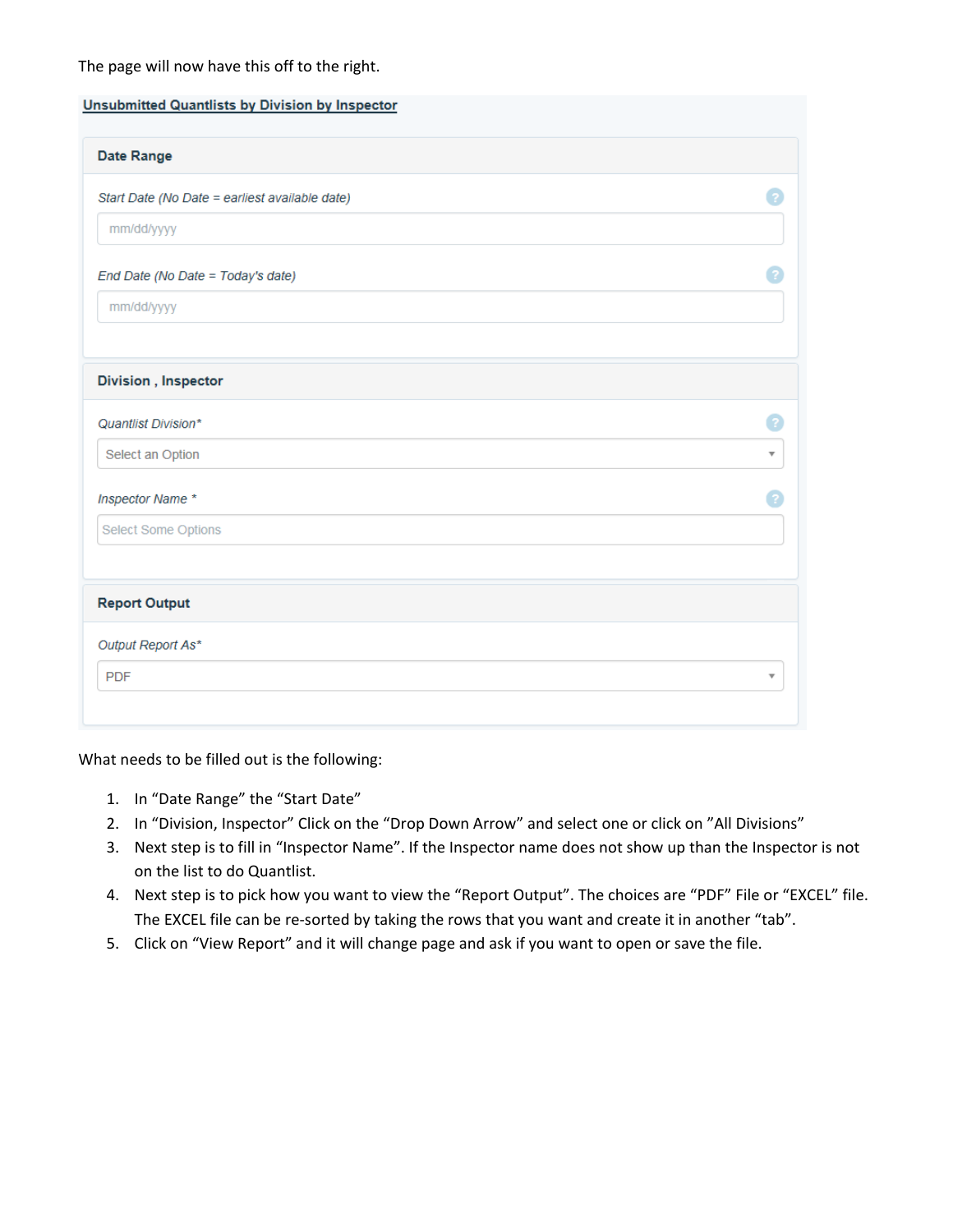To see what Quantlist that has been uploaded:

<span id="page-4-0"></span>

Click on Quantlist by Date

The Page should look like this: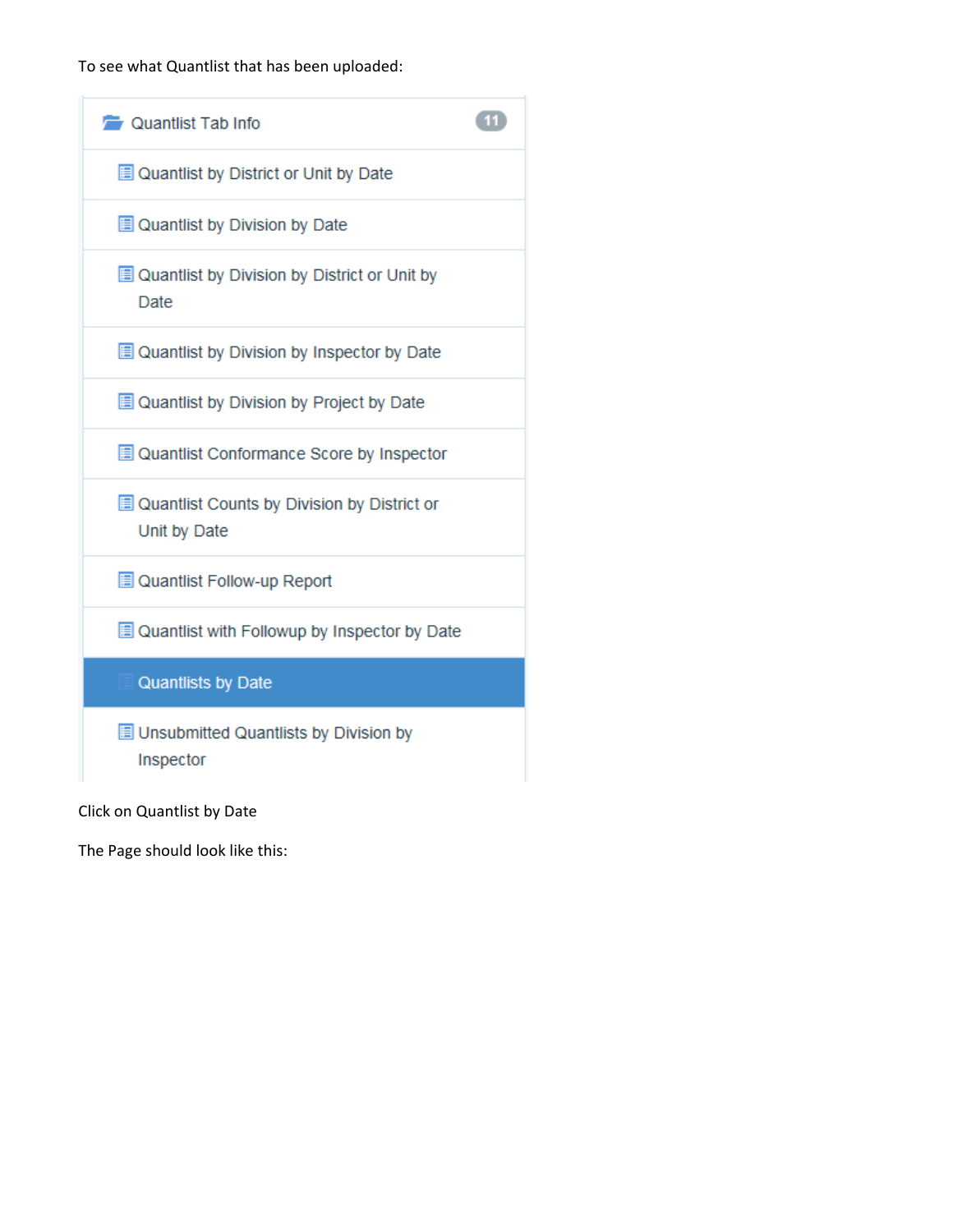| WorkUnit, Project, Inspector                   |    |
|------------------------------------------------|----|
| Work Unit or District Code*                    |    |
| Select a Work Unit or District Code            | ψ. |
| Project                                        |    |
| Select a Work Unit or District Code First      |    |
| Project Status*                                |    |
| Select an Option                               |    |
| Inspector                                      |    |
| Select Some Options                            |    |
| Current Diary Status*                          |    |
| Select an Option                               |    |
| Date Range                                     |    |
| Start Date (No Date = earliest available date) | Ð. |
| mm/dd/yyyy                                     |    |
| End Date (No Date = Today's date)              |    |
| mm/dd/yyyy                                     |    |
| <b>Report Output</b>                           |    |
| Output Report As*                              |    |
| <b>PDF</b>                                     | ۷  |

## What needs to be filled out:

- Under "Work Unit, Project, Inspector"
- 1. "Work Unit or District Code", Click on the "Drop Down Arrow" and pick by your District or Unit Number.
- 2. Under "Project" Click on the "Drop Down Arrow" and pick the TRACS number. If you select by Unit Number only the Unit TRACS number will be present.
- 3. "Project Status" you have three choices so pick "All" or "Current".
- 4. "Inspector" Click on one Inspector name or click on each that you want to run the report on.
- 5. "Current Diary Status", You have five choices and click on the one you want to use.
- Under "Date Range"
- 1. Select "Start Date" when you want it to start.
- 2. No need to select any "End Date" it will use today date or you can place a date in.